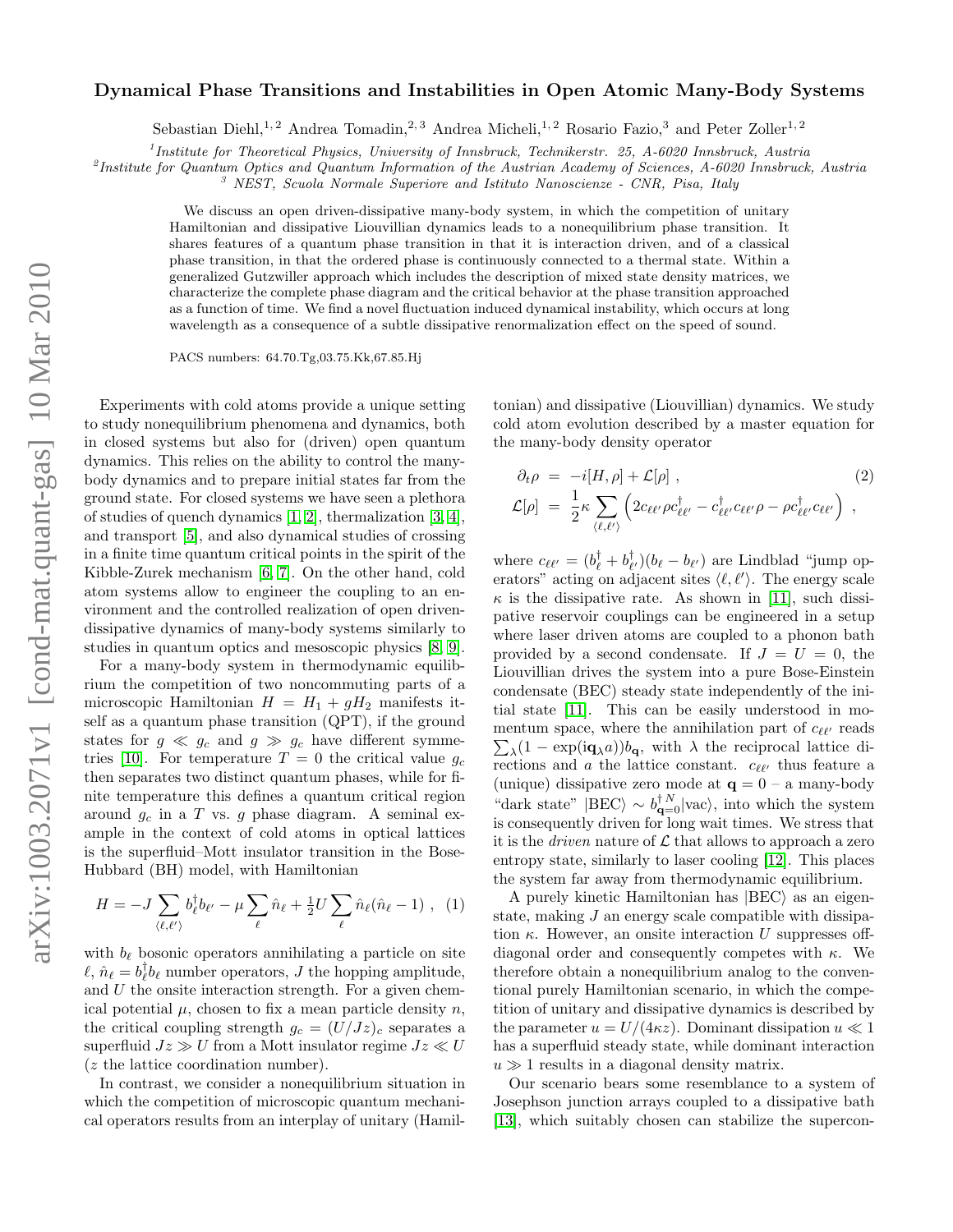

<span id="page-1-1"></span>FIG. 1: (color online) Nonequilibrium phase diagram for the model in Eq. [\(3\)](#page-1-0). The solid lines indicate the border of the dynamical quantum phase transition from a condensed to a homogeneous thermal steady state. The dashed lines delimit the region where the condensed state is stable with respect to spatial fluctuations. The black (blue) lines are the numerical results corresponding to average density  $n = 1.0$   $(n = 0.1)$ . The red line corresponds to the analytical results for  $n = 0.1$ .

ducting ordered phase. However, a profound difference emerges from that fact that there, the system plus bath is in global thermodynamic equilibrium and the associated phase transitions (thermal or quantum) are equilibrium ones. In the present case the phase diagram has a truly nonequilibrium nature, being entirely due to the drivendissipative dynamics dictated by Eq. [\(3\)](#page-0-0).

Our main results are summarized in the complete nonequilibrium steady state phase diagram in Fig. [1.](#page-1-1) It features a strong coupling phase transition as a function of u, occuring at  $u_c = 1/\sqrt{2}$  for  $n, J \rightarrow 0$ . The transition shares features of a QPT in that it is interaction driven, and of a classical phase transition in that the ordered phase terminates in a thermal state, in which the thermal bath is intrinsic, its role played by the occupation of neighbouring sites. Furthermore, we show the existence of a novel dynamical instability that occurs for long enough wait times  $\sim (Un)^{-1}$ . Its origin is traced back to a subtle renormalization effect of the speed of sound at low energies, which in turn is due to an interplay of short time quantum and long wavelength classical fluctuations. The instability is suppressed by increasing the compatible energy scale  $J$ , but it persists at arbitrarily weak interaction parameters  $Un$  due to its fluctuation driven nature. This is in marked contrast to the "classical" nonequilibrium dynamical instabilities of condensates in boosted lattices [\[14,](#page-4-8) [15\]](#page-4-9) or in exciton-polariton systems [\[16\]](#page-4-10), which can be induced by external tuning of parameters beyond finite critical values.

Nonlinear mean field master equation.—In order to solve the master equation we have developed a generalized Gutzwiller approach, expected to hold in sufficiently high spatial dimension, which compared to the standard mean field procedure allows to include density matrices corresponding to mixed states. This is implemented by a product ansatz  $\rho = \bigotimes_{\ell} \rho_{\ell}$  for the full density matrix, with the reduced local density operators  $\rho_{\ell} = \text{Tr}_{\neq \ell} \rho$  obtained by tracing out all the degrees of freedom but those on the  $\ell$ th site. The equation of motion (EoM) for the reduced density operator reads

<span id="page-1-0"></span>
$$
\partial_t \rho_\ell = -i[h_\ell, \rho_\ell] + \mathcal{L}_\ell[\rho_\ell] \;, \tag{3}
$$

with the local Hamiltonian  $h_{\ell} = -J \sum_{\langle \ell' | \ell \rangle} (\langle b_{\ell'} \rangle b_{\ell}^{\dagger} +$  $\langle b_{\ell'}^{\dagger} \rangle b_{\ell} \rangle - \mu \hat{n}_{\ell} + \frac{1}{2} U \hat{n}_{\ell} (\hat{n}_{\ell} - 1)$  reproducing the standard form of the Gutzwiller mean field approximation and a Liouvillian of the form  $\mathcal{L}_{\ell}[\rho_{\ell}]$  =  $\kappa \sum_{\langle \ell' | \ell \rangle} \sum_{r,s=1}^4 \Gamma_{\ell'}^{rs} [2 A_\ell^r \rho_\ell A_\ell^{s\dagger} - A_\ell^{s\dagger} A_\ell^r \rho_\ell - \rho_\ell A_\ell^{s\dagger} A_\ell^r].$  The Liouvillian is constructed with the vector of operators  $\mathbf{A}_{\ell} = (1, b_{\ell}^{\dagger}, b_{\ell}, \hat{n}_{\ell})$  and the matrix of correlation functions  $\Gamma^{r,s}_\ell \ = \ \sigma^r \sigma^s \text{Tr}_\ell A_\ell^{(5-s)\dagger} A_\ell^{(5-r)}$  $\int_{\ell}^{(5-r)} \rho_{\ell}$ , for  $\sigma = (-1, -1, 1, 1).$ The  $\rho$ -dependent correlation matrix makes the master equation *nonlinear* in  $\rho_{\ell}$ .

Dynamical quantum phase transition.—At  $U = 0$  a steady state solution of Eq. [\(3\)](#page-1-0) is given by the pure state  $\rho_{\ell}^{(c)} = |\Psi\rangle\langle\Psi|$  for any  $\ell$  together with the choice  $\mu = -Jz$ , where  $|\Psi\rangle$  is a coherent state of parameter  $ne^{i\theta}$  for any phase  $\theta$  [\[17\]](#page-4-11). In order to understand the effect of a finite interaction  $U$ , we apply the rotatingframe transformation  $\hat{V}(U) = \exp[iU\hat{n}_\ell(\hat{n}_\ell - 1)t]$  to Eq. [\(3\)](#page-1-0). This removes the interaction term from the unitary evolution, but the annihilation operators become  $\hat{V}b_{\ell}\hat{V}^{-1} = \sum_{m} \exp(imUt)|m\rangle_{\ell}\langle m|b_{\ell}$ . The effect of a finite  $U$  is thus to rotate the phase of each Fock state differently, leading to dephasing of the coherent state  $\rho_{\ell}^{(c)}$  $\ell$ . Hence, for strong enough U, off-diagonal order is suppressed completely and the density matrix becomes diagonal. In this case Eq. [\(3\)](#page-1-0) reduces precisely to the master equation for a system of bosons coupled to a thermal reservoir with occupation  $n$  [\[17\]](#page-4-11), whose solution is a mixed diagonal thermal state  $\rho^{(t)}$ . Interestingly, unlike the standard case of an external heat bath, the strongly interacting system provides its own heat reservoir.

We substantiate the discussion above with the numerical integration of the EoM [\(3\)](#page-1-0) for a homogeneous system (we drop the index  $\ell$ ). The system is initially in the coherent state and the condensate fraction  $|\psi|^2/n$ , where  $\psi = \langle b \rangle$ , decreases in time depending on the value of the interaction strength  $U$ . The result is a continuous transition from the coherent state  $\rho^{(c)}$  to the thermal state  $\rho^{(t)}$ , shown in Fig. [2](#page-2-0) for some typical parameters. The boundary between the thermal and the condensed phase with varying  $J, n$  is shown in Fig. [1](#page-1-1) with solid lines.

The transition is a smooth crossover for any finite time, but for  $t \to \infty$  a sharp nonanalytic point indicating a second order phase transition develops. In the universal vicinity of the critical point,  $1/\kappa t$  may be viewed as an irrelevant coupling in the sense of the renormalization group. We may use this attractive irrelevant direction to extract the critical exponent  $\alpha$  for the order parameter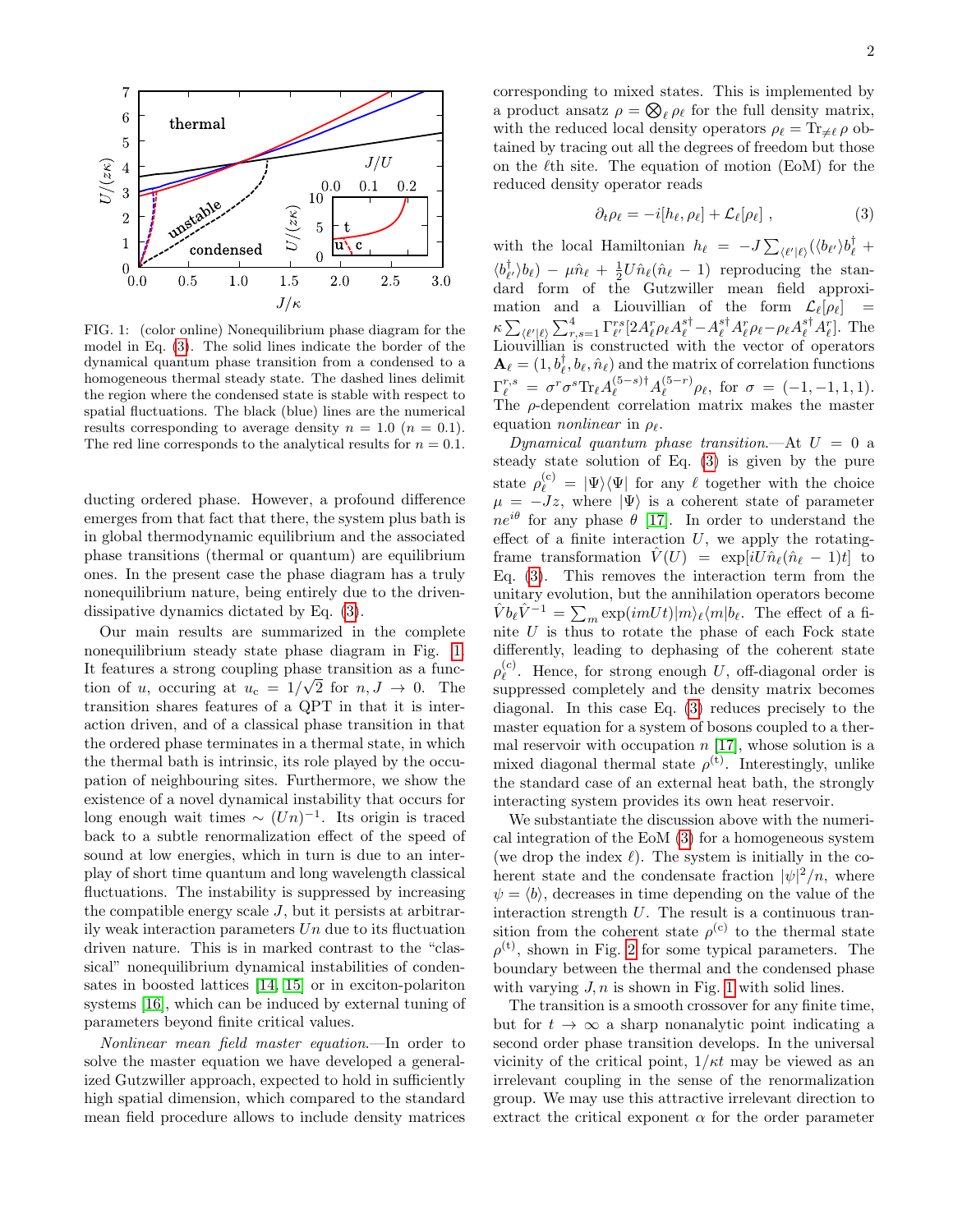

<span id="page-2-0"></span>FIG. 2: Stroboscopic plot of the time evolution of the condensate fraction as a function of the interaction strength  $U$ , for  $J = 1.5 \kappa$  and  $n = 1$ . For large times it converges to the lower thick solid line. The critical point is  $U_c \simeq 4.5 \kappa z$ . Inset: Near critical evolution reflected by the logarithmic derivative of the order parameter  $\psi(t)$ , for  $J = 0$ ,  $n = 1$ , and  $U \lesssim U_c$ . The early exponential decay  $(x)$  is followed by a scaling regime ( $\circ$ ) with exponent  $\alpha \simeq 0.5$ . The final exponential runaway  $(+)$  is due to a small deviation from the critical point.

from the scaling solution  $|\psi(t)| \propto (\kappa t)^{-\alpha}$ . In the inset of Fig. [2](#page-2-0) we plot  $\alpha(t) = d \log(\psi) / d \log(1/t)$  and read off the critical exponent  $\alpha = 0.5$  in the scaling regime, which is an expected result given the mean field nature of the Gutzwiller ansatz.

Low-density limit.—In the low density limit  $n \ll 1$ we obtain an analytical understanding of the time evolution based on the observation that the six correlation functions  $\psi$ ,  $\langle b_{\ell}^{\dagger} \rangle$ ,  $\langle b_{\ell}^{\dagger} b_{\ell}^2 \rangle$ , and complex conjugates, form a closed (nonlinear) subset which decouples from the a priori infinite hierarchy of normal ordered correlation functions  $\langle b_{\ell}^{\dagger n} b_{\ell}^{m} \rangle$ . We first use this result to obtain analytically the critical exponent  $\alpha$  discussed above. For a homogeneous system with  $J = 0$  the EoMs read

<span id="page-2-1"></span>
$$
\partial_t \psi = i\mu \psi + (-iU + 4\kappa) \langle b^\dagger b^2 \rangle - 4\kappa \psi^* \langle b^2 \rangle ,
$$
  
\n
$$
\partial_t \langle b^\dagger b^2 \rangle = 8n\kappa \psi + (-iU + i\mu - 8\kappa) \langle b^\dagger b^2 \rangle ,
$$
  
\n
$$
\partial_t \langle b^2 \rangle = (-iU + 2i\mu - 8\kappa) \langle b^2 \rangle + 8\kappa \psi^2 .
$$
 (4)

The structure of the equations suggest that  $\langle b^2 \rangle$  decays much faster than the other correlations for  $U = U_c$ , so that we may take  $\partial_t \langle b^2 \rangle = 0$  and hence  $\langle b^2 \rangle \propto \psi^2$ . At the critical point the two linear contributions to  $\partial_t \psi$  vanish due to the zero mass eigenvalue at criticality and  $\partial_t \psi \propto$ απε το the zero mass eigenvalue at criticality and  $o_t \psi \propto \kappa \psi^2 \psi^*$ . It follows that  $|\psi| \simeq 1/(4\sqrt{\kappa t})$  in agreement with the numerical result in Fig. [2.](#page-2-0)

To study the interaction induced depletion of the condensate fraction, it is convenient to use "connected" correlation functions, built with the fluctuation operator  $\delta b = b - \psi_0$ . Here  $\psi_0$  is the constant value of the order parameter in the steady state, and  $\langle \delta b \rangle = 0$ . From [\(4\)](#page-2-1) we obtain a closed *linear* system of EoMs, if  $\psi_0$  is considered as a parameter, determined self-consistently

from the identity  $n = \langle \delta b^{\dagger} \delta b \rangle + |\psi_0|^2$ . The value of the chemical potential is fixed to remove the driving terms in the equations for  $\langle \delta b \rangle$ , leading to  $\mu = nU$ . This is an equilibrium condition similar to the vanishing of the mass of the Goldstone mode in a thermodynamic equilibrium system with spontaneous symmetry breaking. The solution of the equations in steady state yields the condensate fraction

<span id="page-2-2"></span>
$$
\frac{|\psi_0|^2}{n} = 1 - \frac{2u^2 \left(1 + (j+u)^2\right)}{1 + u^2 + j(8u + 6j(1 + 2u^2) + 24j^2u + 8j^3)},
$$
\n(5)

with dimensionless variable  $j = J/(4\kappa)$ . Eq. [\(5\)](#page-2-2) reduces to the simple quadratic expression  $1 - 2u^2$  in the limit of zero hopping, with the critical point  $U_c(J =$ imit of zero hopping, with the critical point  $U_c(J = 0) = 4\kappa z/\sqrt{2}$ . The phase boundary, obtained by setting  $\psi_0 = 0$  in Eq. [\(5\)](#page-2-2), reads  $u_c = j + \sqrt{1/2 + 2j^2}$ . Fig. [1](#page-1-1) shows that these compact analytical results (solid red line) match the full numerics for small densities (solid blue line), and also explain the qualitative features of the phase boundary for large densities. We note the absence of distinct commensurability effects for e.g.  $n = 1$ , tied to the fact that the interaction also plays the role of heating.

Dynamical instability.—Numerically integrating the full EoM [\(3\)](#page-1-0) with site-dependence (in one dimension for simplicity), we observe a dynamical instability, manifesting itself at late times in a long wavelength density wave with growing amplitude, cf. Fig. [3](#page-3-5) (a). Numerical linearization of Eq. [\(3\)](#page-1-0) around the homogeneous steady state allows to draw a phase border for the unstable phase (see Fig. [1\)](#page-1-1). The instability is cured by the increase of hopping J, which is associated to an operator compatible with dissipation  $\kappa$ . Furthermore, we note that the thermal state is always dynamically stable against long wavelength perturbations.

The origin of this instability is intriguing and we discuss it analytically within the low-density limit introduced above. We linearize in time the EoM [\(3\)](#page-1-0), writing the generic connected correlation func- $\begin{array}{rclclcl} \text{tion} & \text{as} & \langle \tilde{\mathcal{O}}_\ell \rangle (t) & = & \langle \hat{\mathcal{O}}_\ell \rangle_0 \; + \; \delta \langle \hat{\mathcal{O}}_\ell \rangle (t), & \text{where} & \langle \hat{\mathcal{O}}_\ell \rangle_0 \end{array}$ is evaluated on the homogeneous steady state of the system. The EoM for the time and space dependent fluctuations is then Fourier transformed, resulting in a  $7 \times 7$  matrix evolution equation  $\partial_t \delta \Phi_{\bf q} = M \delta \Phi_{\bf q}$  for the correlation functions  $\Phi_{\bf q} =$  $(\langle\delta b\rangle_{\bf q},\langle\delta b^\dagger\rangle_{\bf q},\langle\delta b^\dagger\delta b\rangle_{\bf q},\langle\delta b^2\rangle_{\bf q},\langle\delta b^\dagger^2\rangle_{\bf q},\langle\delta b^\dagger\delta b^2\rangle_{\bf q},\langle\delta b^{\dagger 2}\bar{\delta}b\rangle_{\bf q}).$ We note that the fluctuation  $\delta \langle \delta b \rangle_{\bf q}$  ( $\delta \langle \delta b^{\dagger} \rangle_{\bf q}$ ) coincides with the fluctuation of the order parameter  $\delta\psi_{\bf q}$  ( $\delta\psi_{\bf -q}^*$ ). The full matrix  $M$  can be easily diagonalized numerically revealing the spectrum in Fig. [3](#page-3-5) (we display only the relevant real part  $\gamma$  corresponding to damping). The lowest-lying branch gives  $\gamma_{\mathbf{q}} \ < \ 0$  in a small interval around the origin  $q = 0$ . This means that the correlation functions grow exponentially  $\propto e^{\gamma t}$  in a range of low momenta, resulting e.g. in a long wavelength density wave like in Fig. [3](#page-3-5) (a).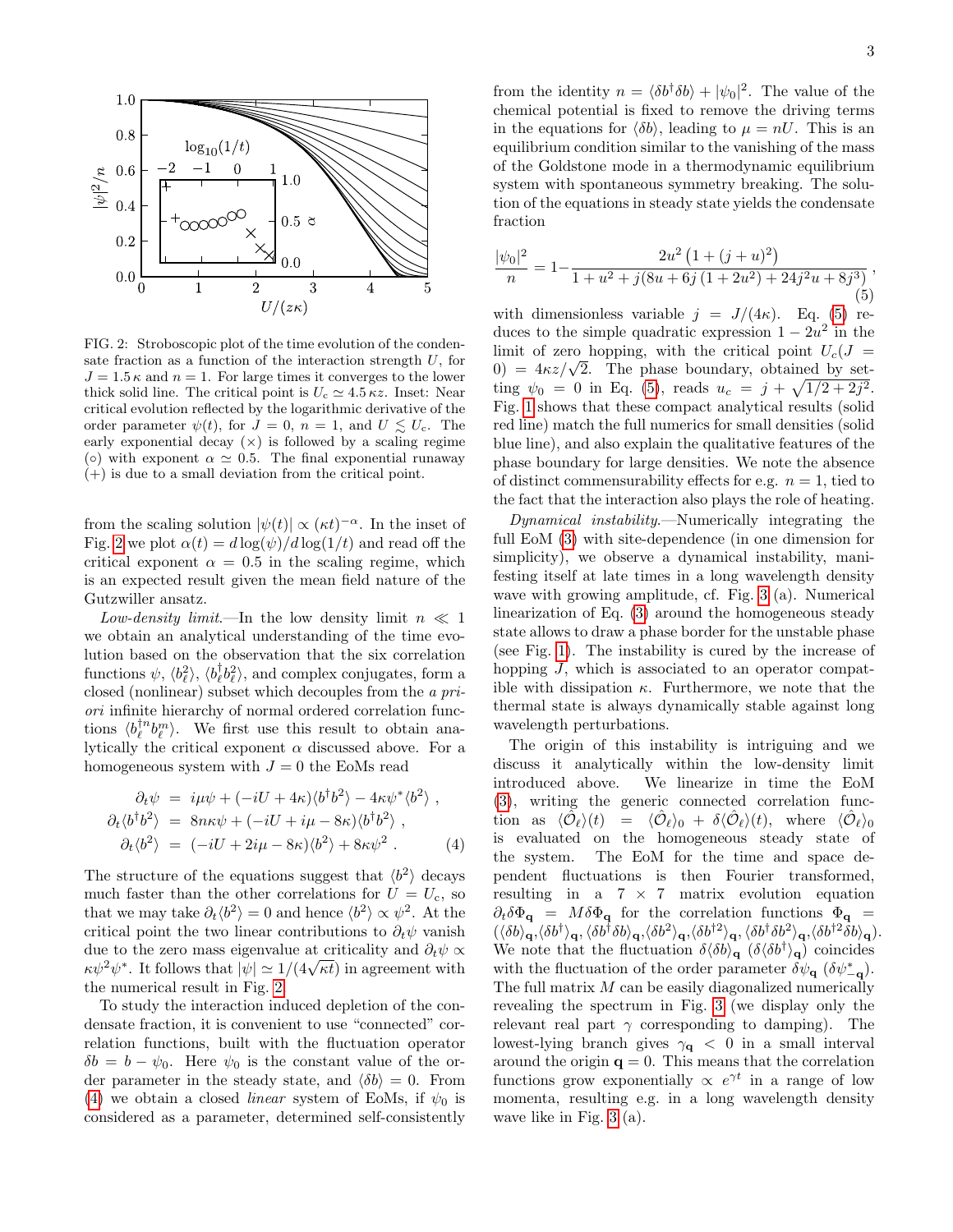

<span id="page-3-5"></span>FIG. 3: (color online) (a) The growing spatial fluctuation  $\delta n_{\ell} = n_{\ell} - n$  for  $U = 3.0 \,\kappa$ ,  $J = 0$ , and  $n = 1.0$ . A lattice with 22 sites and periodic boundary conditions has been used and three instants in time are shown. (b) Real (dissipative) part of the spectrum  $\gamma_{q}$  from the analytical low density limit for  $J = 0$ ,  $n = 0.1$ , and  $U = 1.0 \kappa$ . The inset magnifies the parameter region with unstable modes (red solid line). The black solid line is the bare dissipative spectrum  $\kappa_{q}$ .

Due to the scale separation for  $q \to 0$  in the matrix M apparent from Fig. [3](#page-3-5) (b), we can apply second order perturbation theory twice in a row to integrate out the fast modes  $\gamma \propto \kappa$  and  $\propto \kappa n$ . We then obtain an effective low energy EoM for the fluctuations of the order parameter  $(\delta \psi_{\mathbf{q}}, \delta \psi_{-\mathbf{q}}^{*}),$  governed by a  $2 \times 2$  matrix

$$
M_{\text{eff}} = \begin{pmatrix} Un + \epsilon_{\mathbf{q}} - i\kappa_{\mathbf{q}} & Un + 9un\kappa_{\mathbf{q}} \\ -Un - 9un\kappa_{\mathbf{q}} & -Un - \epsilon_{\mathbf{q}} - i\kappa_{\mathbf{q}} \end{pmatrix} , \qquad (6)
$$

where  $\epsilon_{\mathbf{q}} = J\mathbf{q}^2$  represents the kinetic contribution and  $\kappa_{\mathbf{q}} = 2(2n+1)\kappa \mathbf{q}^2$  is the bare dissipative spectrum. The form of the EoM reflects the structure of the spatial fluctuations which are included in our approach, that may be understood as scattering off the mean fields in opposite directions. We note that a naive a priori restriction to the  $2\times 2$  set corresponding to the subset  $(\delta \psi_{\ell}, \delta \psi_{\ell}^*)$  would be inconsistent, for example destroying the dark state property present in the correct solution  $M_{\text{eff}}$ . On the other hand, factorizing the correlation functions in the Liouvillian  $\mathcal{L}_\ell$  yields a dissipative Gross-Pitaevski equation but its linearization in time produces a matrix  $M_{\rm eff}$ 

without the fluctuation induced term  $\sim u$  and fails to describe the dynamical instability. Thus, in order to correctly capture the physics of the instability at long wavelength  $q \rightarrow 0$ , the onsite quantum correlations renormalizing  $M_{\text{eff}}$  have to be properly taken into account.

We can make the nature of the instability even more transparent from calculating the lowest eigenvalue of  $M_{\text{eff}}$ ,  $\gamma_{\mathbf{q}} \simeq$  ic $|\mathbf{q}| + \kappa_{\mathbf{q}}$ , with speed of sound  $c =$  $\sqrt{2Un[J - 9Un/(2z)]}$ . If the hopping amplitude is smaller than the critical value  $J_c = 9Un/(2z)$  the speed of sound turns imaginary and contributes to the dissipative real part of  $\gamma_{q}$ . The nonanalytic renormalization contribution  $\sim |\mathbf{q}|$  always dominates the bare quadratic piece for low momenta, explaining the shape in the inset of Fig. [3](#page-3-5) and rendering the system unstable. The linear slope of the stability border for small  $J$  and  $U$  is clearly visible from the numerical results in Fig. [1.](#page-1-1)

Conclusion.—We have discussed the steady state phase diagram resulting from a competition of unitary Bose-Hubbard and dissipative dynamics with dark state. The features found in the present model are expected to be generic and representative for a whole class of nonequilibrium models discussed recently in the context of reservoir engineering and dissipative preparation of given long range ordered entangled states of qubits or spins on a lattice [\[18,](#page-4-12) [19\]](#page-4-13) and paired fermions [\[11,](#page-4-5) [20\]](#page-4-14). In particular, we emphasize the importance of a compatible energy term for the achievement of stability of driven-dissipative many-body systems in future experiments.

We thank M. Hayn, A. Pelster, S. Kehrein, M. Möckel, and J. V. Porto for interesting discussions. This work was supported by the Austrian Science Foundation through SFB FOQUS, SCALA and by EU Networks. The plots have been produced with the Open Source scipy/numpy/matplotlib packages of the Python programming language.

- <span id="page-3-0"></span>[1] P. Calabrese and J. Cardy, Phys. Rev. Lett. 96, 136801  $(2006)$ ; C. Kollath, A. M. Läuchli, and E. Altman, *ibid.* 98, 180601 (2007); A. Silva, ibid. 101, 120603 (2008); M. Möckel and S. Kehrein, *ibid.* **100**, 175702 (2008).
- <span id="page-3-1"></span>[2] M. Greiner, O. Mandel, T.W. Hänsch, and I. Bloch, Nature 419, 51 (2002); B. Paredes et al., ibid. 429, 277 (2004); L.E. Sadler *et al.*, *ibid.* **443**, 312 (2006).
- <span id="page-3-2"></span>[3] M. Cramer, C.M. Dawson, J. Eisert, and T.J. Osborne, Phys. Rev. Lett. 100, 030602 (2008); M. Rigol, V. Dunjko, and M. Olshanii, Nature 452, 854 (2008); G. Roux, Phys. Rev. A 79, 021608(R) (2009); L.C. Venuti and P. Zanardi, [arXiv:0912.3357.](http://arxiv.org/abs/0912.3357)
- <span id="page-3-3"></span>[4] T. Kinoshita, T. Wenger, and D.S. Weiss, Nature 440, 900 (2006); S. Hofferberth et al., Nature Phys. 4, 489 (2008).
- <span id="page-3-4"></span>[5] S. Montangero, R. Fazio, P. Zoller, and G. Pupillo, Phys. Rev. A 79, 041602(R) (2009); J. Schachenmayer, G. Pupillo, and A.J. Daley, New J. Phys. 12, 025014 (2010).